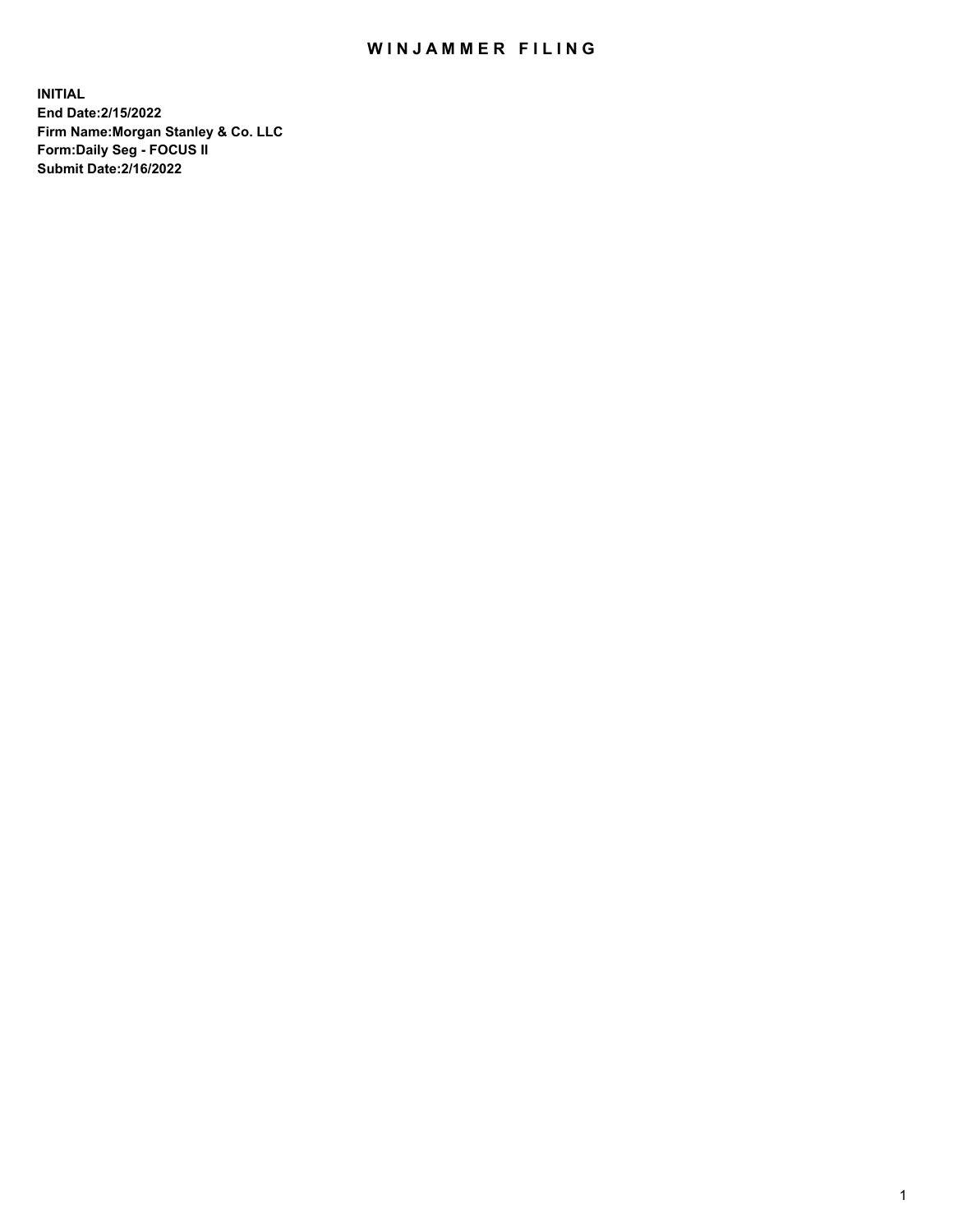**INITIAL End Date:2/15/2022 Firm Name:Morgan Stanley & Co. LLC Form:Daily Seg - FOCUS II Submit Date:2/16/2022 Daily Segregation - Cover Page**

| Name of Company                                                                                                                                                                                                                                                                                                                | <b>Morgan Stanley &amp; Co. LLC</b>                    |
|--------------------------------------------------------------------------------------------------------------------------------------------------------------------------------------------------------------------------------------------------------------------------------------------------------------------------------|--------------------------------------------------------|
| <b>Contact Name</b>                                                                                                                                                                                                                                                                                                            | <b>Ikram Shah</b>                                      |
| <b>Contact Phone Number</b>                                                                                                                                                                                                                                                                                                    | 212-276-0963                                           |
| <b>Contact Email Address</b>                                                                                                                                                                                                                                                                                                   | Ikram.shah@morganstanley.com                           |
| FCM's Customer Segregated Funds Residual Interest Target (choose one):<br>a. Minimum dollar amount: : or<br>b. Minimum percentage of customer segregated funds required:%; or<br>c. Dollar amount range between: and; or<br>d. Percentage range of customer segregated funds required between:% and%.                          | 235,000,000<br><u>0</u><br><u>00</u><br><u>00</u>      |
| FCM's Customer Secured Amount Funds Residual Interest Target (choose one):<br>a. Minimum dollar amount: ; or<br>b. Minimum percentage of customer secured funds required:%; or<br>c. Dollar amount range between: and; or<br>d. Percentage range of customer secured funds required between:% and%.                            | 140,000,000<br><u>0</u><br><u>00</u><br>0 <sub>0</sub> |
| FCM's Cleared Swaps Customer Collateral Residual Interest Target (choose one):<br>a. Minimum dollar amount: ; or<br>b. Minimum percentage of cleared swaps customer collateral required:% ; or<br>c. Dollar amount range between: and; or<br>d. Percentage range of cleared swaps customer collateral required between:% and%. | 92,000,000<br><u>0</u><br><u>00</u><br>00              |

Attach supporting documents CH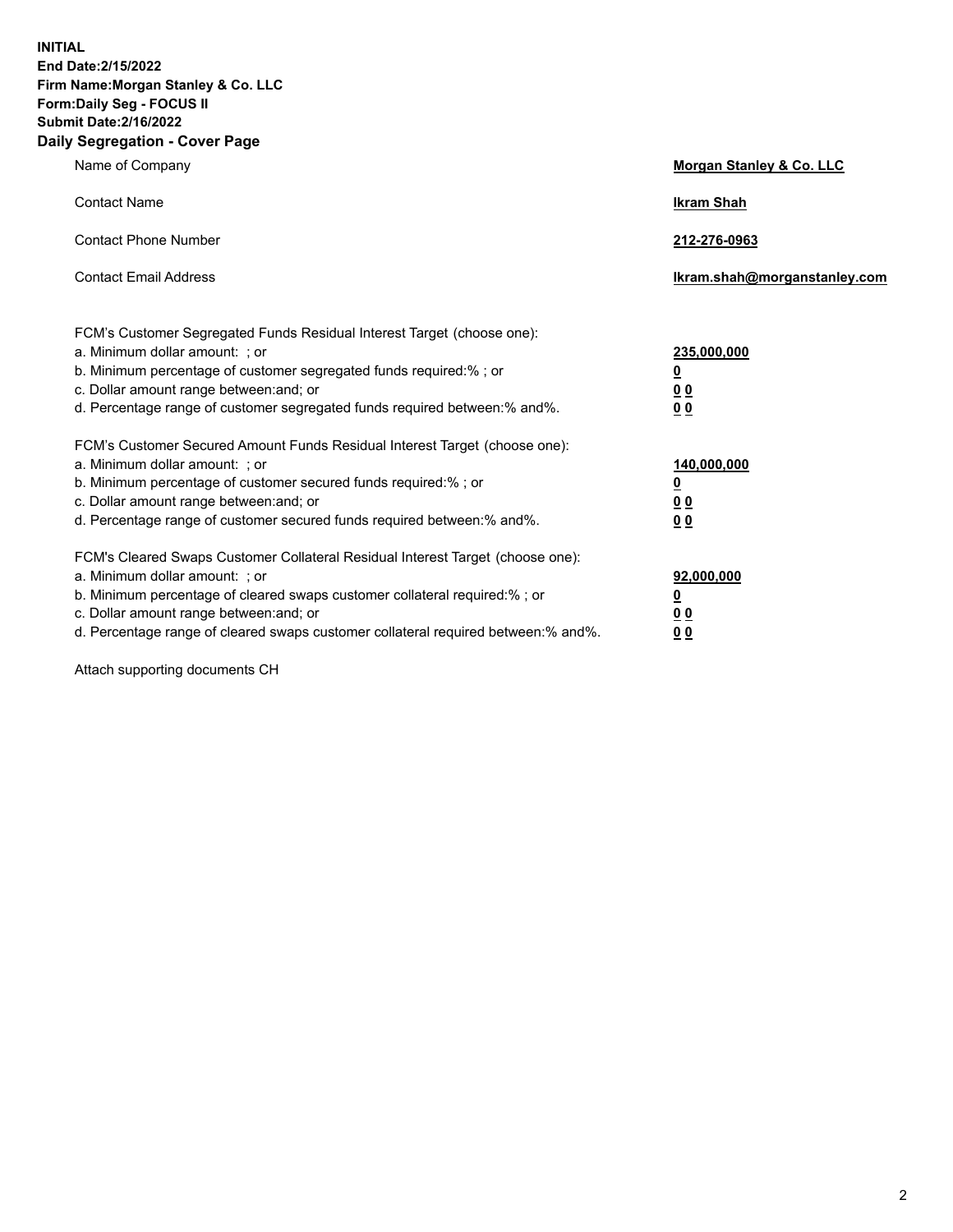## **INITIAL End Date:2/15/2022 Firm Name:Morgan Stanley & Co. LLC Form:Daily Seg - FOCUS II Submit Date:2/16/2022 Daily Segregation - Secured Amounts** Foreign Futures and Foreign Options Secured Amounts Amount required to be set aside pursuant to law, rule or regulation of a foreign government or a rule of a self-regulatory organization authorized thereunder **0** [7305] 1. Net ledger balance - Foreign Futures and Foreign Option Trading - All Customers A. Cash **4,937,528,081** [7315] B. Securities (at market) **2,095,329,037** [7317] 2. Net unrealized profit (loss) in open futures contracts traded on a foreign board of trade **1,183,718,420** [7325] 3. Exchange traded options a. Market value of open option contracts purchased on a foreign board of trade **48,371,866** [7335] b. Market value of open contracts granted (sold) on a foreign board of trade **-30,132,282** [7337] 4. Net equity (deficit) (add lines 1. 2. and 3.) **8,234,815,122** [7345] 5. Account liquidating to a deficit and account with a debit balances - gross amount **39,151,897** [7351] Less: amount offset by customer owned securities **-38,125,719** [7352] **1,026,178** [7354] 6. Amount required to be set aside as the secured amount - Net Liquidating Equity Method (add lines 4 and 5) **8,235,841,300** [7355] 7. Greater of amount required to be set aside pursuant to foreign jurisdiction (above) or line 6. **8,235,841,300** [7360] FUNDS DEPOSITED IN SEPARATE REGULATION 30.7 ACCOUNTS 1. Cash in banks A. Banks located in the United States **328,596,577** [7500] B. Other banks qualified under Regulation 30.7 **457,994,720** [7520] **786,591,297** [7530] 2. Securities A. In safekeeping with banks located in the United States **821,095,922** [7540] B. In safekeeping with other banks qualified under Regulation 30.7 **106,624,485** [7560] **927,720,407** [7570] 3. Equities with registered futures commission merchants A. Cash **8,172,820** [7580] B. Securities **0** [7590] C. Unrealized gain (loss) on open futures contracts **7,116,271** [7600] D. Value of long option contracts **0** [7610] E. Value of short option contracts **0** [7615] **15,289,091** [7620] 4. Amounts held by clearing organizations of foreign boards of trade A. Cash **0** [7640] B. Securities **0** [7650] C. Amount due to (from) clearing organization - daily variation **0** [7660] D. Value of long option contracts **0** [7670] E. Value of short option contracts **0** [7675] **0** [7680] 5. Amounts held by members of foreign boards of trade A. Cash **4,387,972,020** [7700] B. Securities **1,167,608,630** [7710] C. Unrealized gain (loss) on open futures contracts **1,176,602,149** [7720] D. Value of long option contracts **48,371,866** [7730] E. Value of short option contracts **-30,132,282** [7735] **6,750,422,383** [7740] 6. Amounts with other depositories designated by a foreign board of trade **0** [7760]

- 7. Segregated funds on hand **0** [7765]
- 8. Total funds in separate section 30.7 accounts **8,480,023,178** [7770]
- 9. Excess (deficiency) Set Aside for Secured Amount (subtract line 7 Secured Statement Page 1 from Line 8)
- 10. Management Target Amount for Excess funds in separate section 30.7 accounts **140,000,000** [7780]
- 11. Excess (deficiency) funds in separate 30.7 accounts over (under) Management Target **104,181,878** [7785]

**244,181,878** [7380]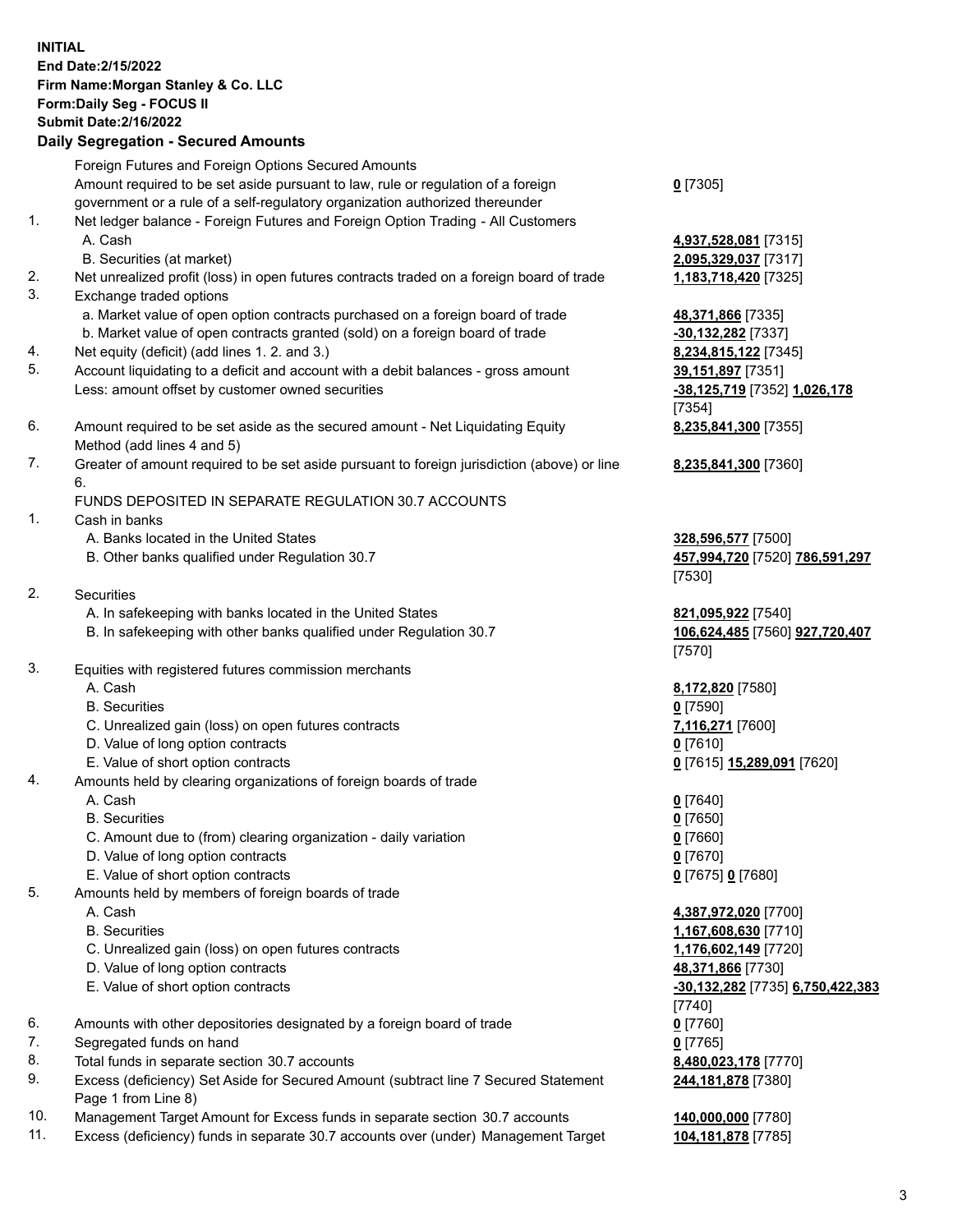**INITIAL End Date:2/15/2022 Firm Name:Morgan Stanley & Co. LLC Form:Daily Seg - FOCUS II Submit Date:2/16/2022 Daily Segregation - Segregation Statement** SEGREGATION REQUIREMENTS(Section 4d(2) of the CEAct) 1. Net ledger balance A. Cash **18,638,885,221** [7010] B. Securities (at market) **7,162,881,398** [7020] 2. Net unrealized profit (loss) in open futures contracts traded on a contract market **-2,473,733,638** [7030] 3. Exchange traded options A. Add market value of open option contracts purchased on a contract market **1,493,057,299** [7032] B. Deduct market value of open option contracts granted (sold) on a contract market **-980,103,026** [7033] 4. Net equity (deficit) (add lines 1, 2 and 3) **23,840,987,254** [7040] 5. Accounts liquidating to a deficit and accounts with debit balances - gross amount **828,593,243** [7045] Less: amount offset by customer securities **-828,161,466** [7047] **431,777** [7050] 6. Amount required to be segregated (add lines 4 and 5) **23,841,419,031** [7060] FUNDS IN SEGREGATED ACCOUNTS 7. Deposited in segregated funds bank accounts A. Cash **2,190,035,991** [7070] B. Securities representing investments of customers' funds (at market) **0** [7080] C. Securities held for particular customers or option customers in lieu of cash (at market) **2,602,518,088** [7090] 8. Margins on deposit with derivatives clearing organizations of contract markets A. Cash **14,270,359,042** [7100] B. Securities representing investments of customers' funds (at market) **0** [7110] C. Securities held for particular customers or option customers in lieu of cash (at market) **4,404,794,811** [7120] 9. Net settlement from (to) derivatives clearing organizations of contract markets **86,748,730** [7130] 10. Exchange traded options A. Value of open long option contracts **1,493,057,299** [7132] B. Value of open short option contracts **-980,103,026** [7133] 11. Net equities with other FCMs A. Net liquidating equity **7,945,264** [7140] B. Securities representing investments of customers' funds (at market) **0** [7160] C. Securities held for particular customers or option customers in lieu of cash (at market) **0** [7170] 12. Segregated funds on hand **155,568,499** [7150] 13. Total amount in segregation (add lines 7 through 12) **24,230,924,698** [7180] 14. Excess (deficiency) funds in segregation (subtract line 6 from line 13) **389,505,667** [7190] 15. Management Target Amount for Excess funds in segregation **235,000,000** [7194] **154,505,667** [7198]

16. Excess (deficiency) funds in segregation over (under) Management Target Amount Excess